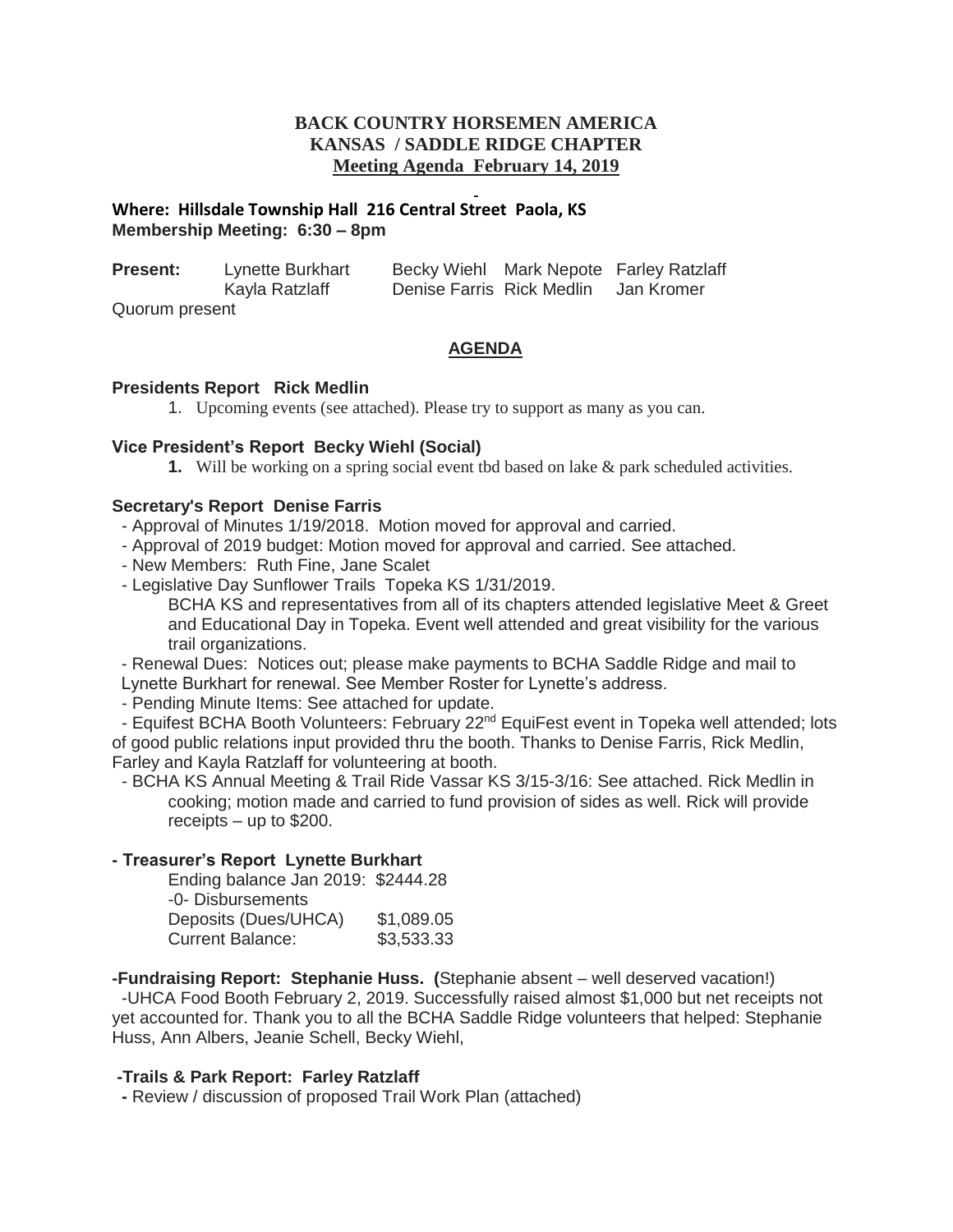- Use of heavy equipment. Must be preapproved by Park and Corp before use
- February  $19<sup>th</sup>$  work day cancelled due to bad weather; next work day March  $23<sup>rd</sup>$ .
- Need to identify specific areas of Park available funding (ie gravel, etc) versus BCHA funded materials.

### **- Park Updates: Mark Nepote / Jan Kromer**

- Status of new corral construction and completion: In process; panels done. Need paint. Installation in spring.

Donation corral BCHA name plaques: Denise Farris to provide

- Status of additional bids on Pavilion and funding: Mark Nepote to obtain another bid for BCHA consideration. Scope breakdowns to be evaluated to see what Members can provide.
- Status of donated tree planting, estimated date: When snow melts; maybe April? Tree spade for planting has been located and will be donated. Need to pick up and return to Hutchinson KS.
	- Jan requested assistance with painting bath house and staining picnic tables.

#### **New Business:**

**BCHA Saddle Ridge meeting for March 14th cancelled; meetings will go to every other month. Next meeting will be April 11th .**

> **Respectfully submitted Denise Farris Secretary**